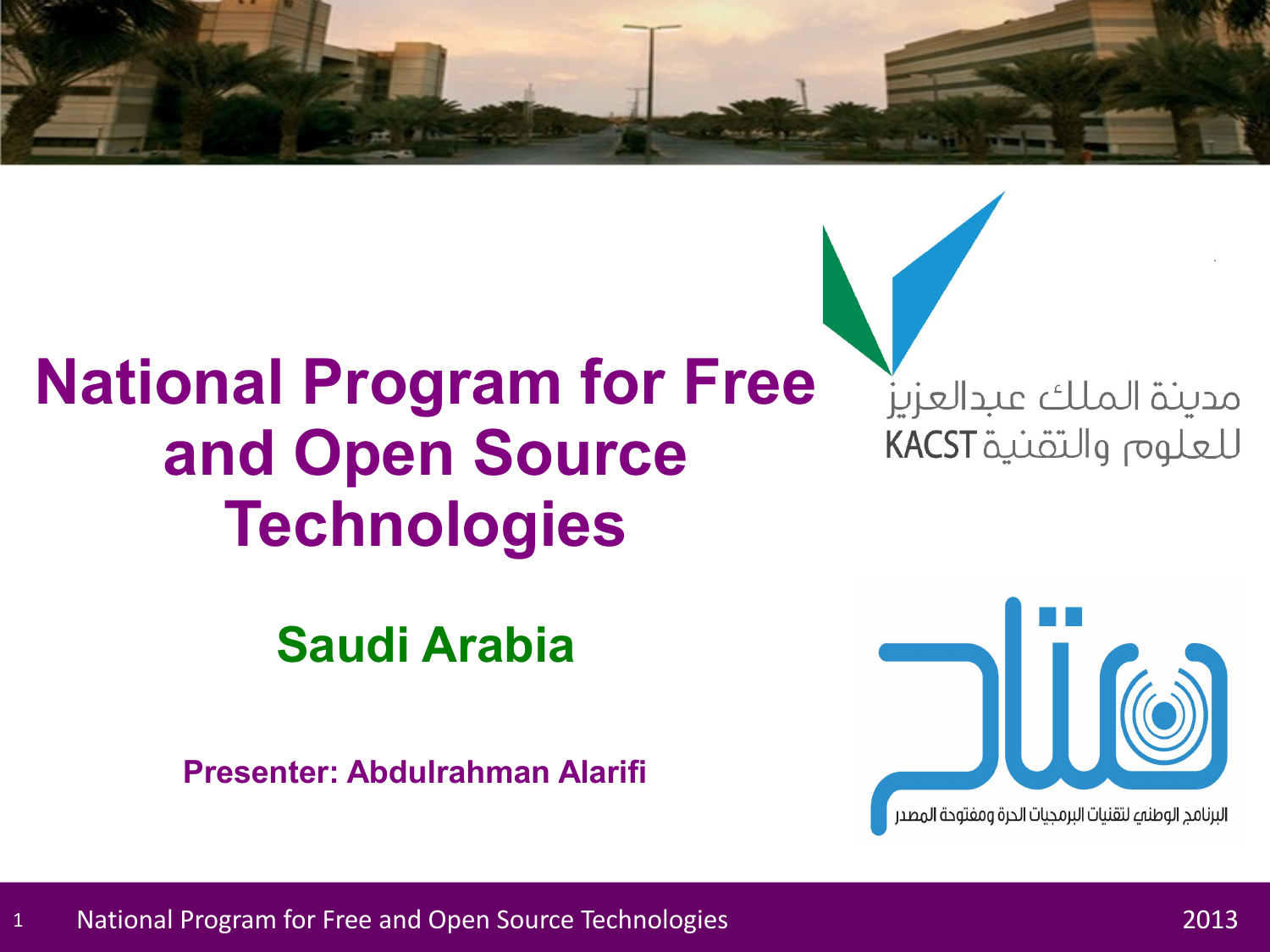# Introduction

- **I** Motah program is one of the programs of King Abdulaziz City for Science and Technologies
- **E** Encourage and promote the use of open source software (OSS), within the Saudi community.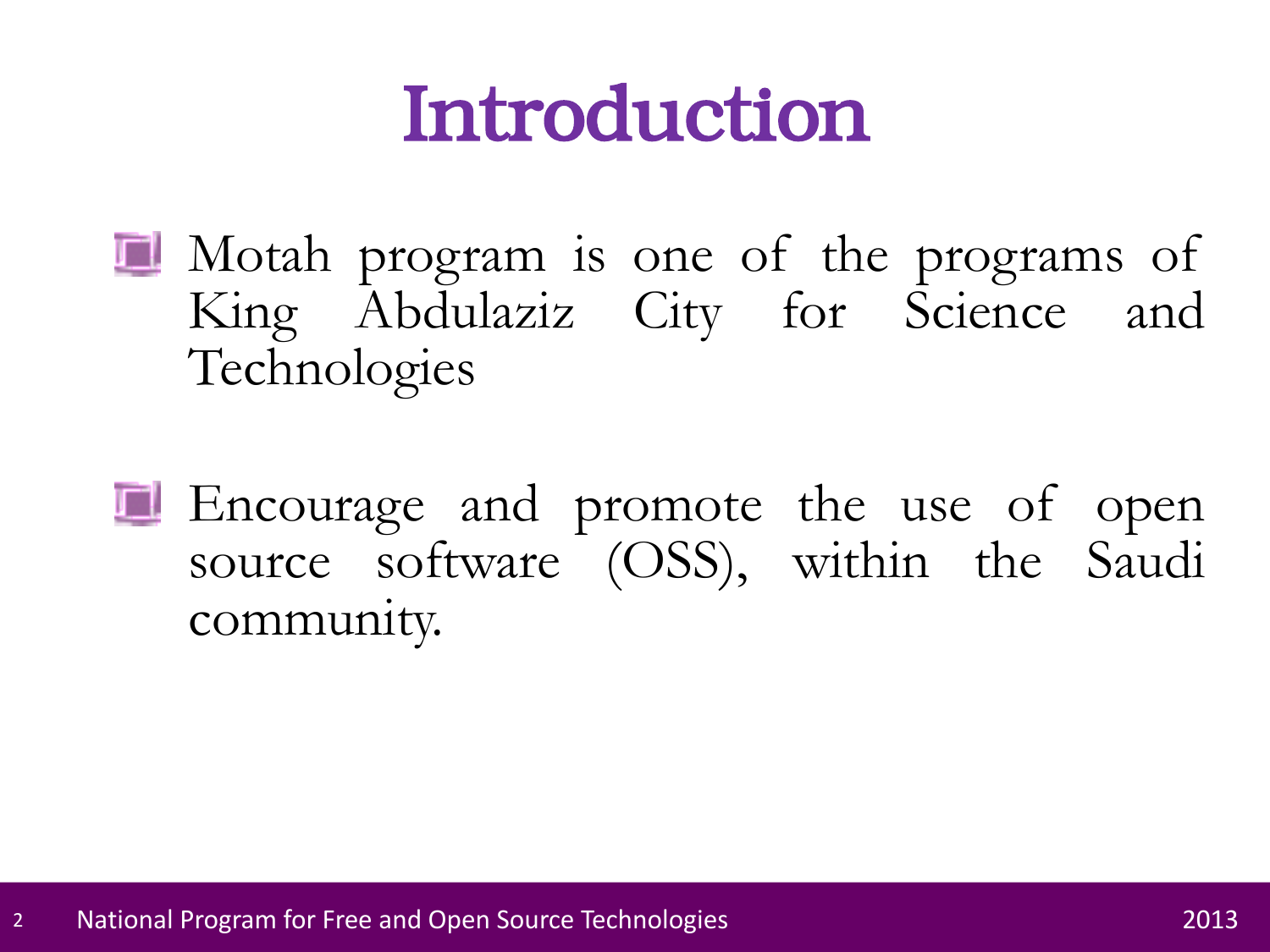# Main Objectives

- Understand the status of OSS in the Kingdom , obstacles and opportunities
- Raise OSS awareness in public and private sectors
- **Enhance OSS** solutions that are of interest to Saudi community
- **El** Support government agencies to migrate to OSS
- **Develop** national strategic plan and policy to support OSS in the Kingdom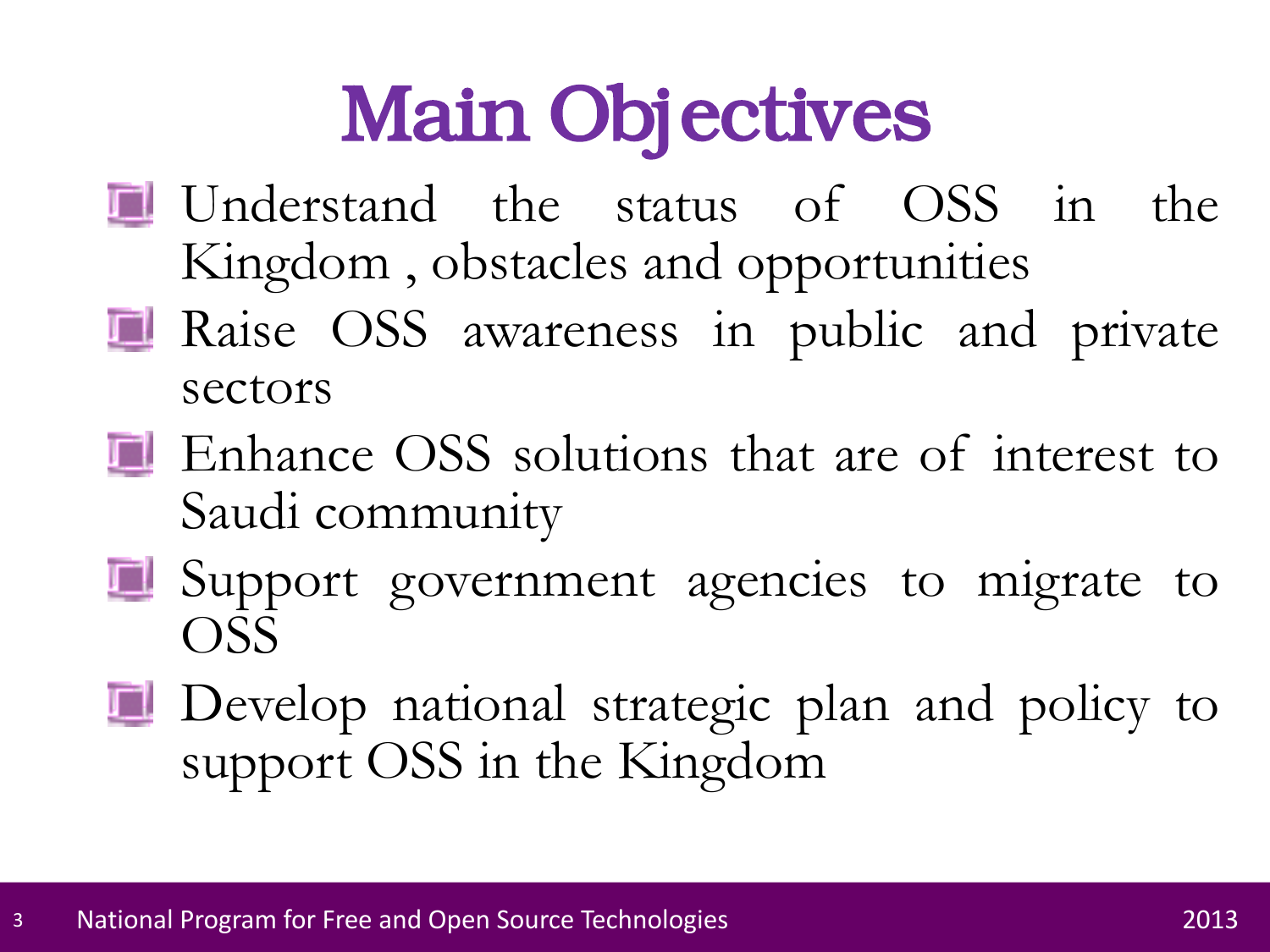# Understand the status of OSS in the • Kingdom

More that two third of the Saudi Community are not aware of FOSS technologies!

#### **Awareness of Saudi government FOSS promotion initiatives**



**EIDC** 

Analyze the Future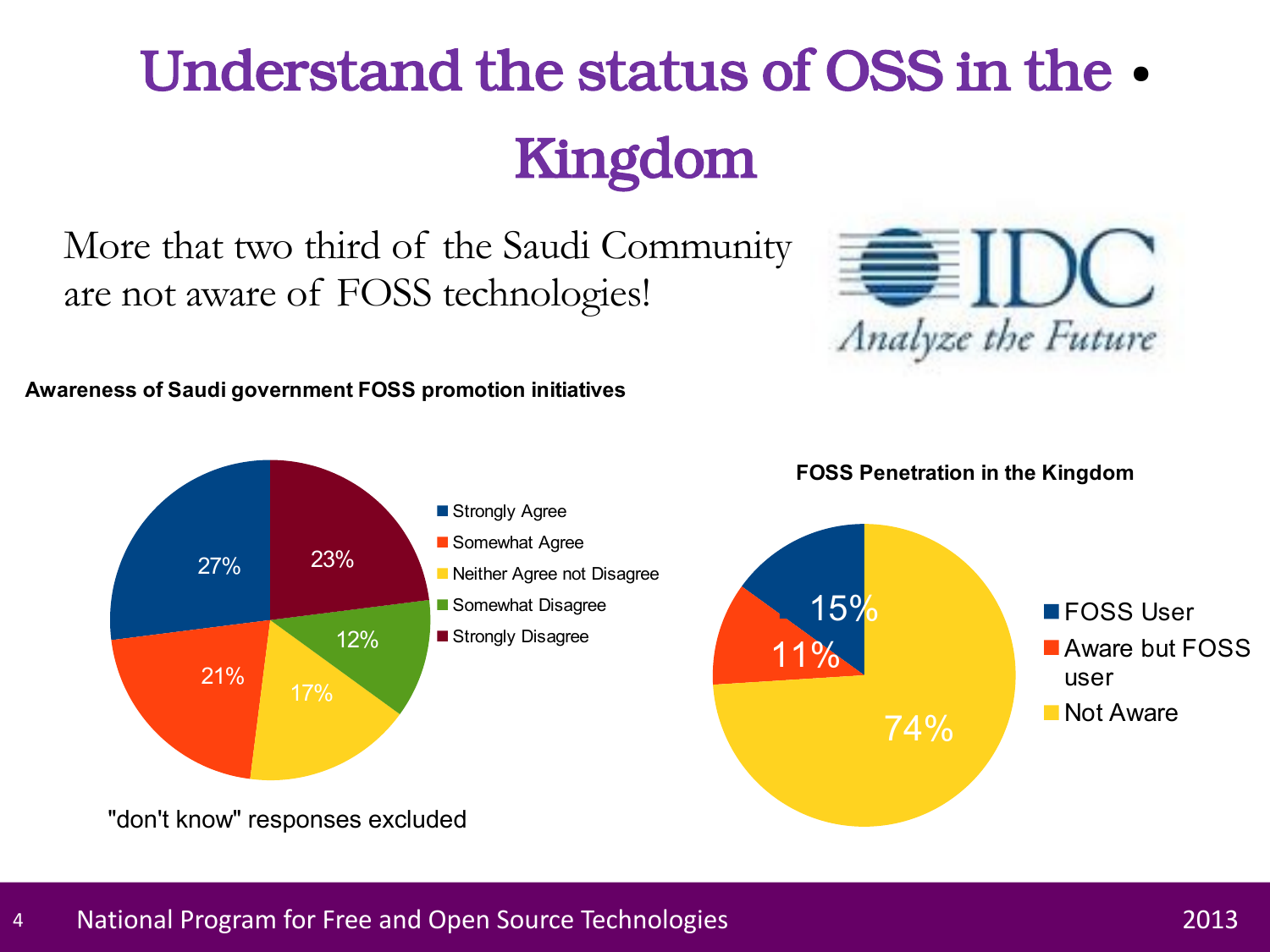#### Primary reason for current use of FOSS

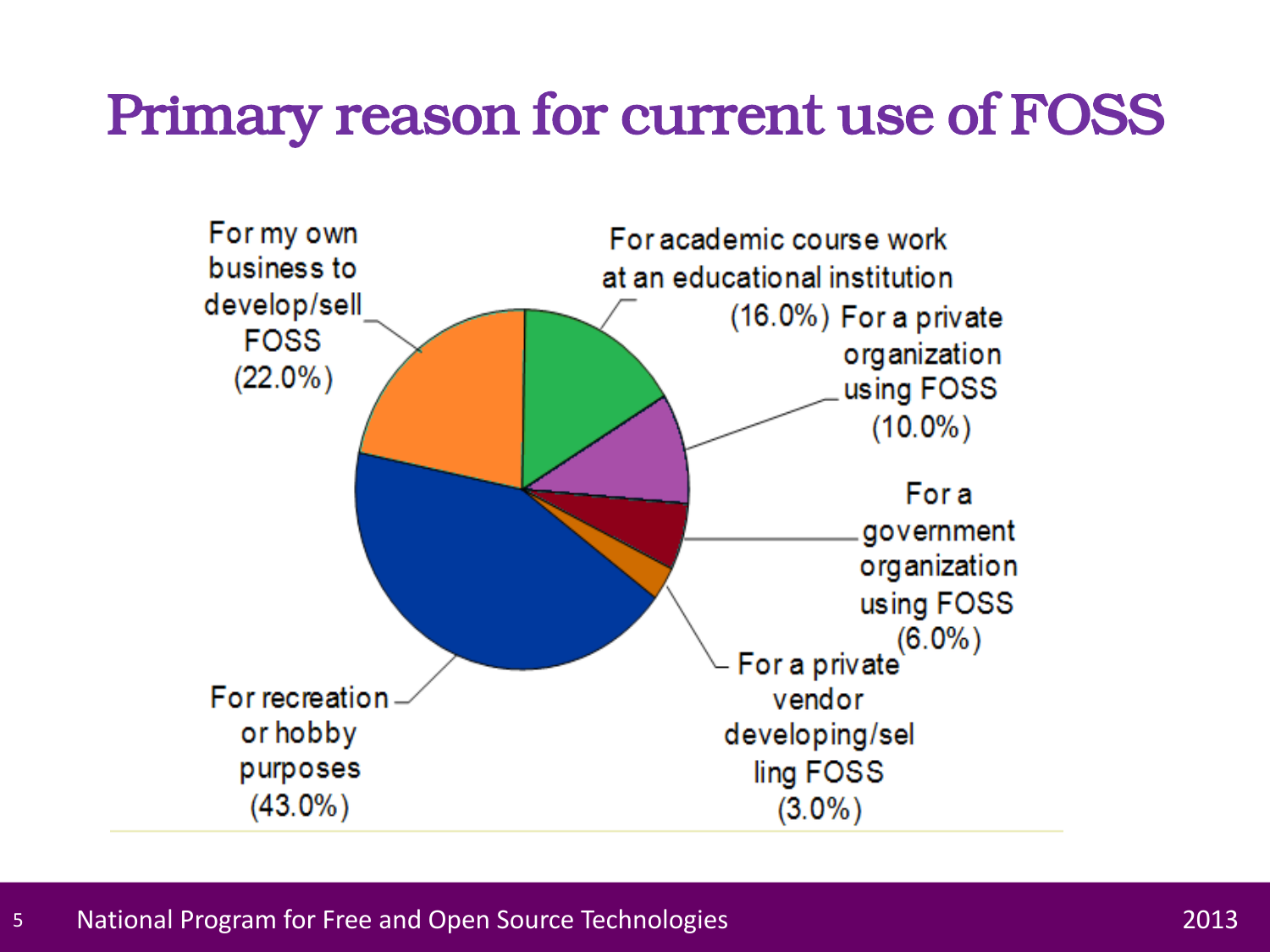#### Means of learning to use FOSS

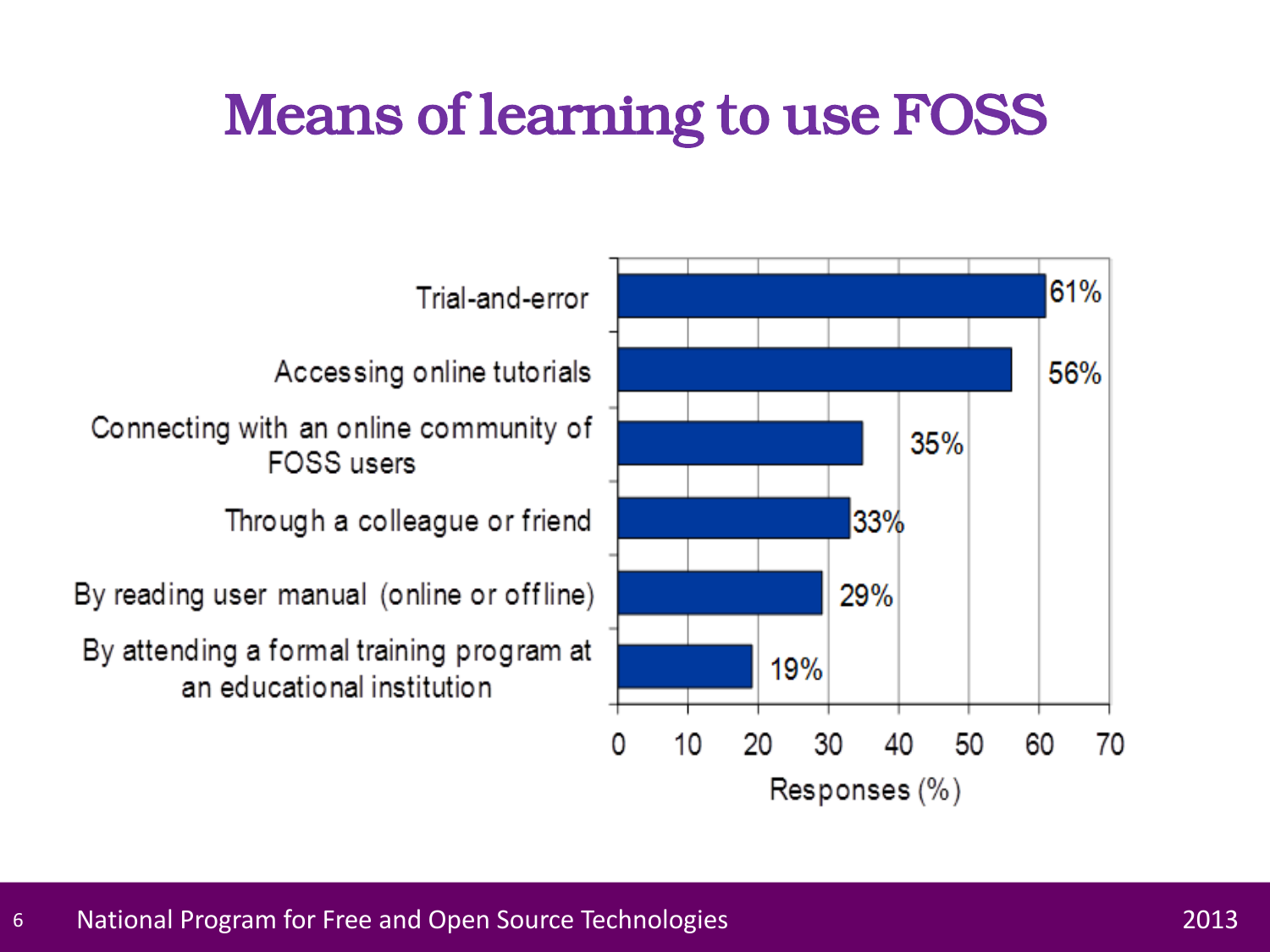### Means of obtaining FOSS

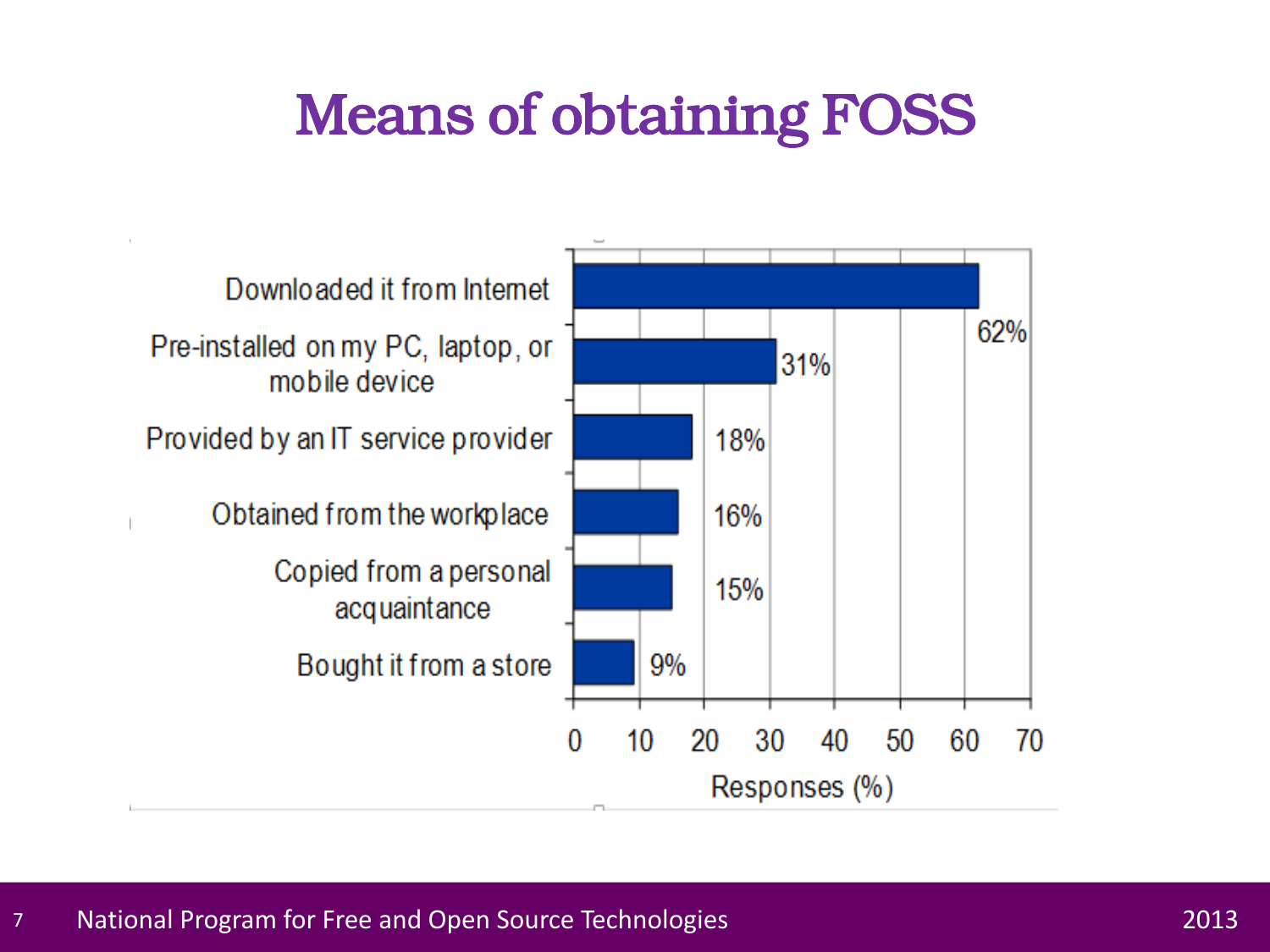#### IT/non-IT professionals by user category

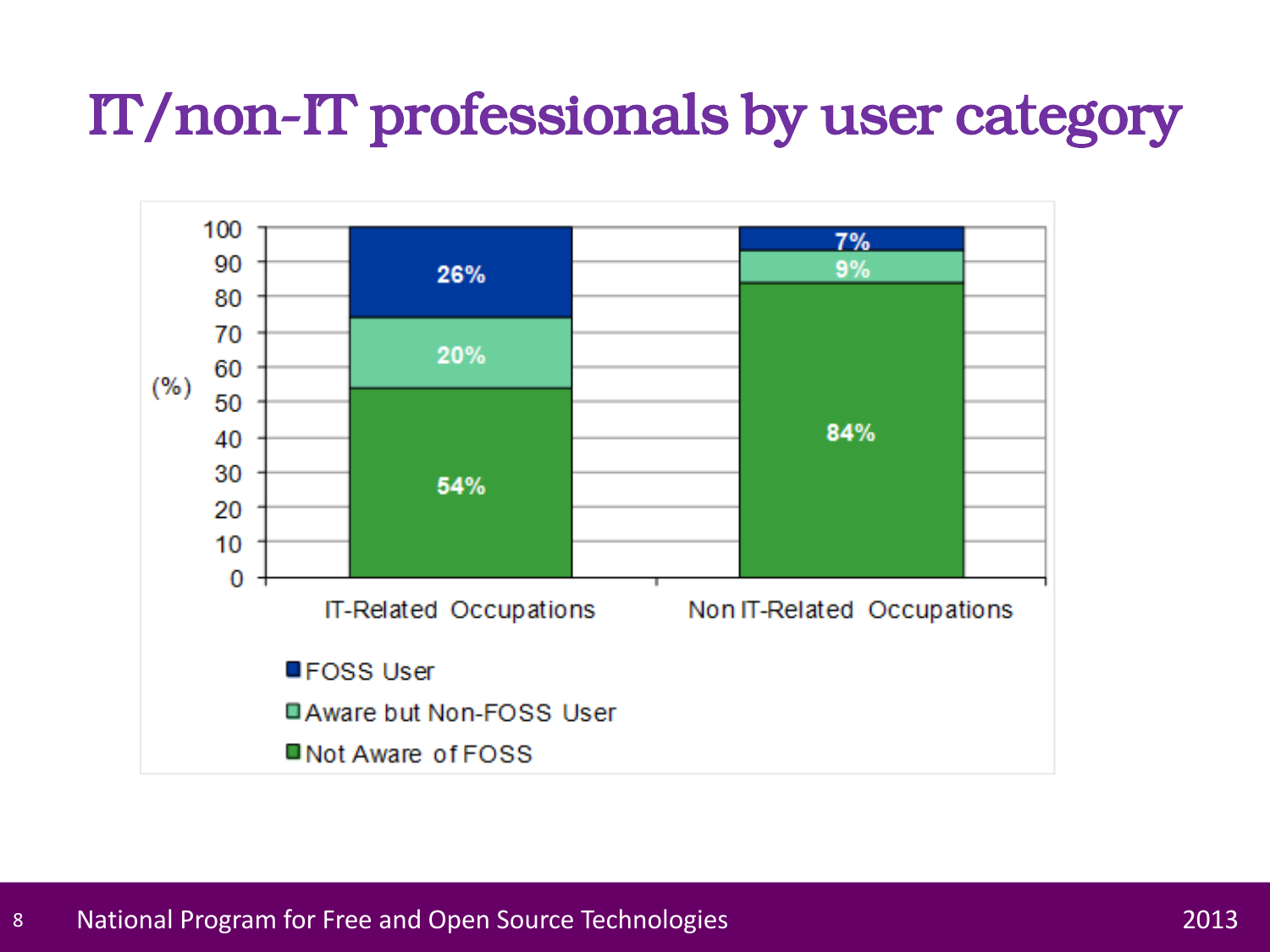### Industry sector by user category

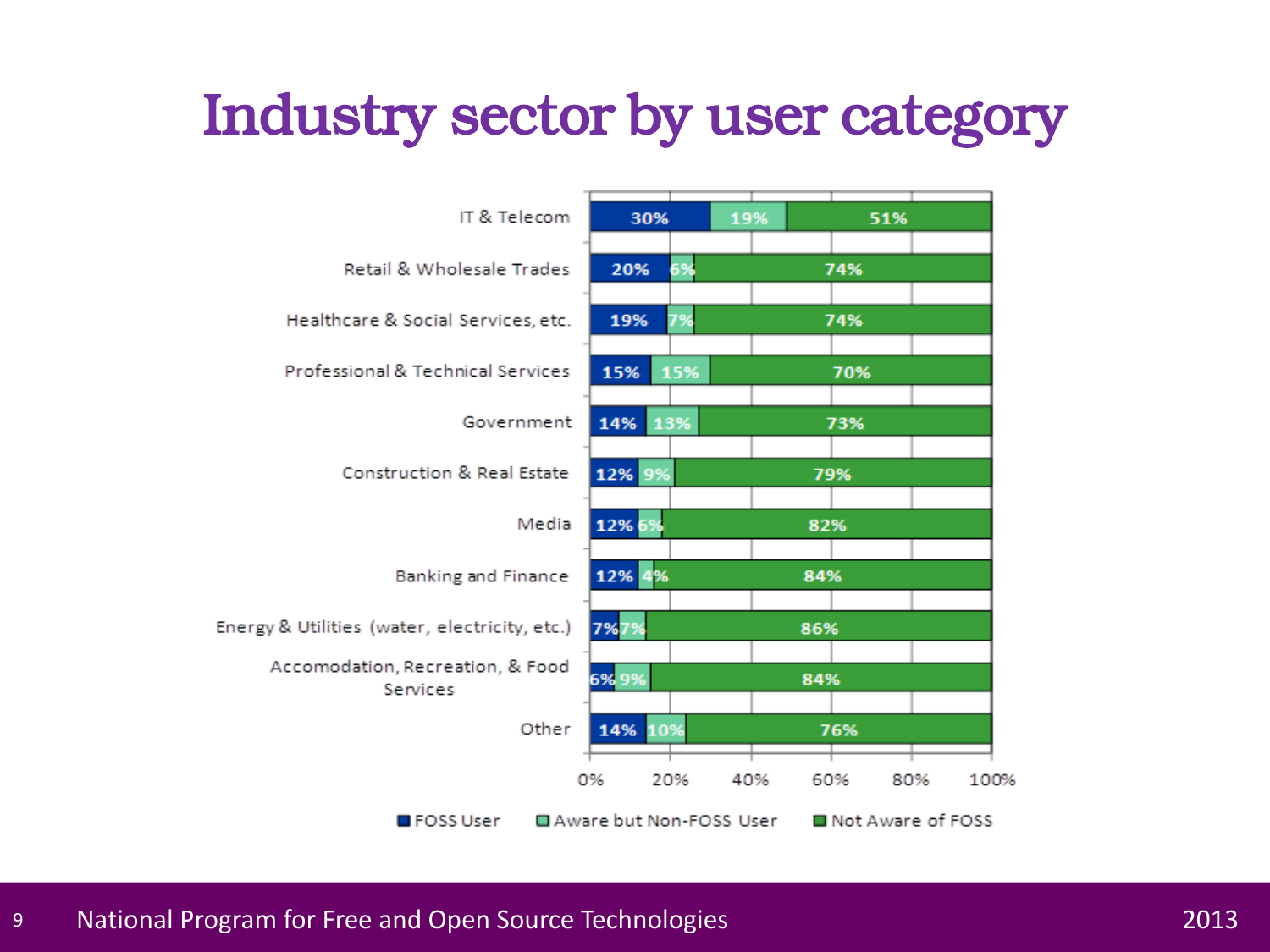

Usage of FOSS within the past year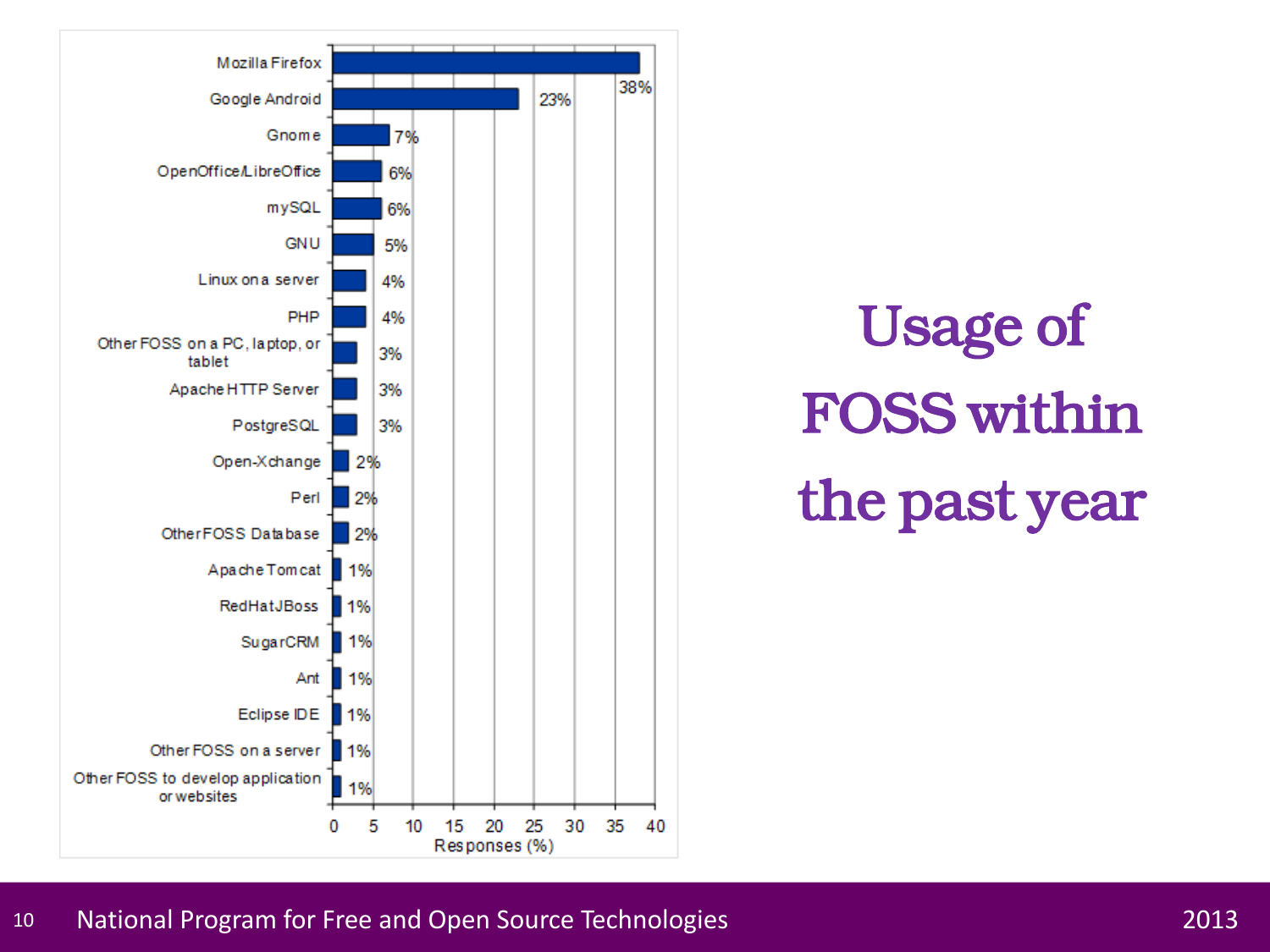

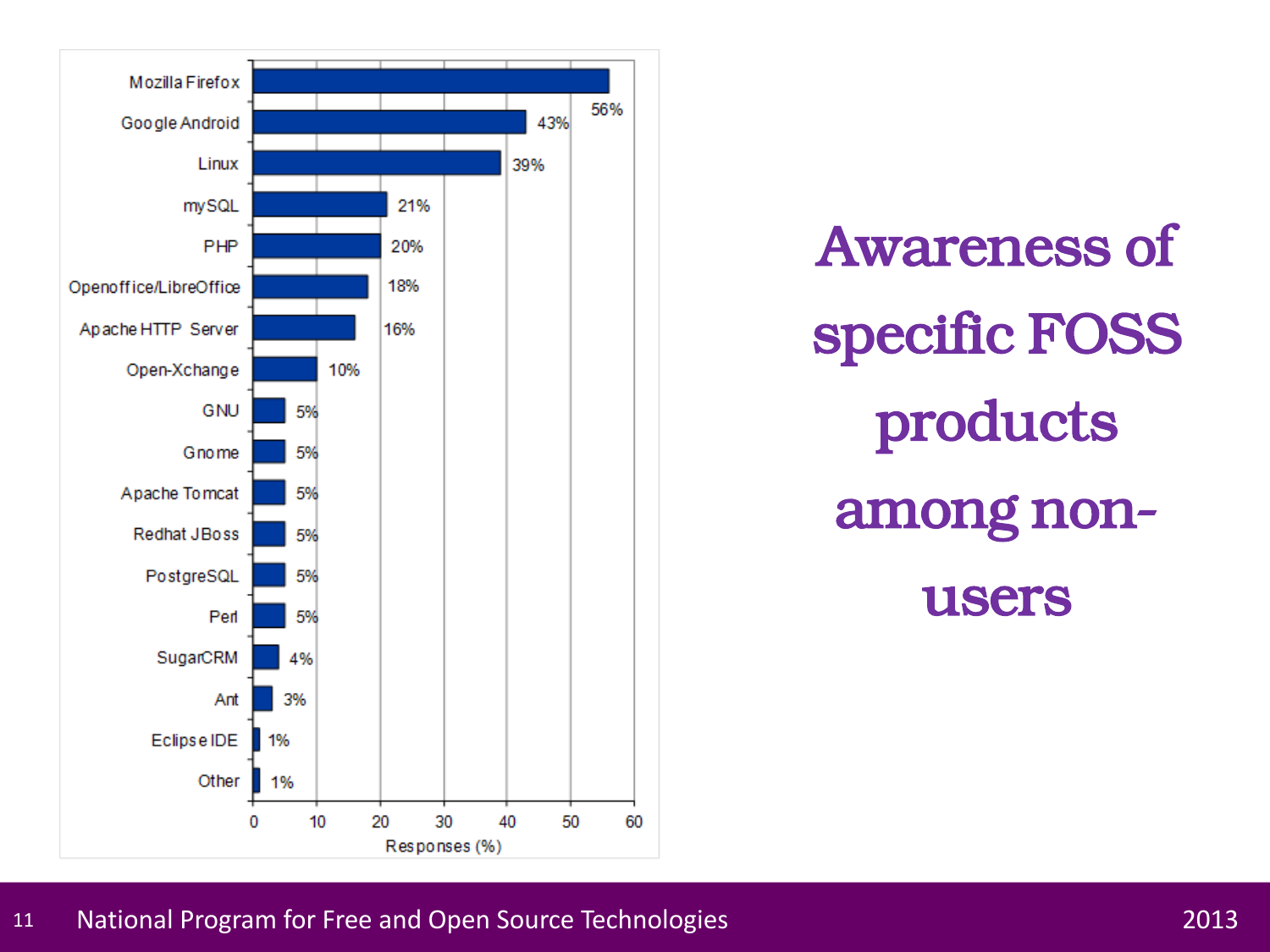#### Related Challenges in Saudi Arabia

#### **Law Market Awareness**

*we need more awareness events and activities, workshops, lectures, simenars summer camps, etc*

Lack of FOSS Skills and Formalized Training **Opportunities** 

> *needs to conduct more training, this include inhouse training and internships*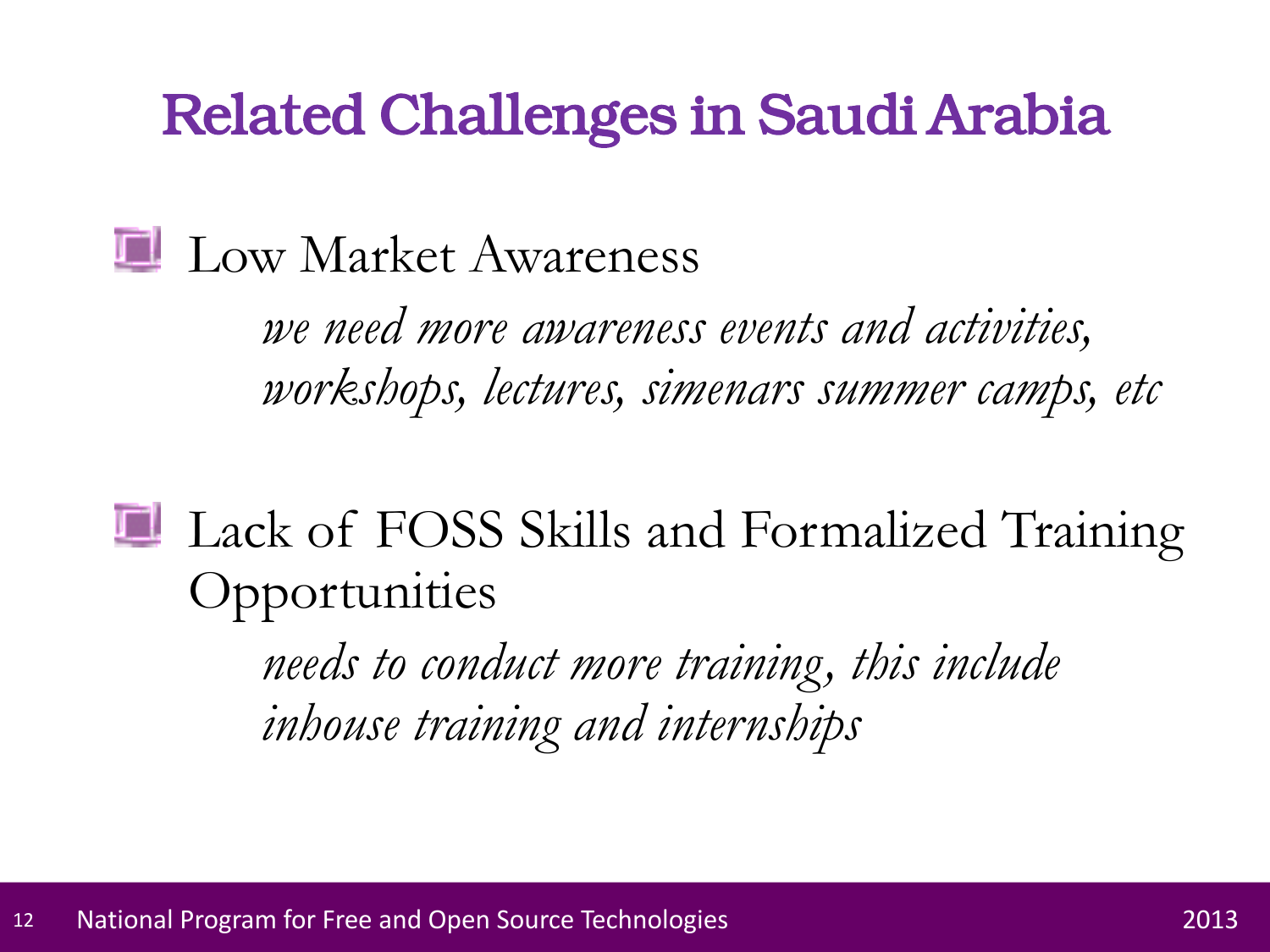### Related Challenges in Saudi Arabia – Cont

### **Limited Technical Support**

*IT companies should provide FOSS technical support*

#### **Resistance to Change**

*enlighten more the decesion makers and top management*

#### **Limited Localization of FOSS**

*initiate more localization projects*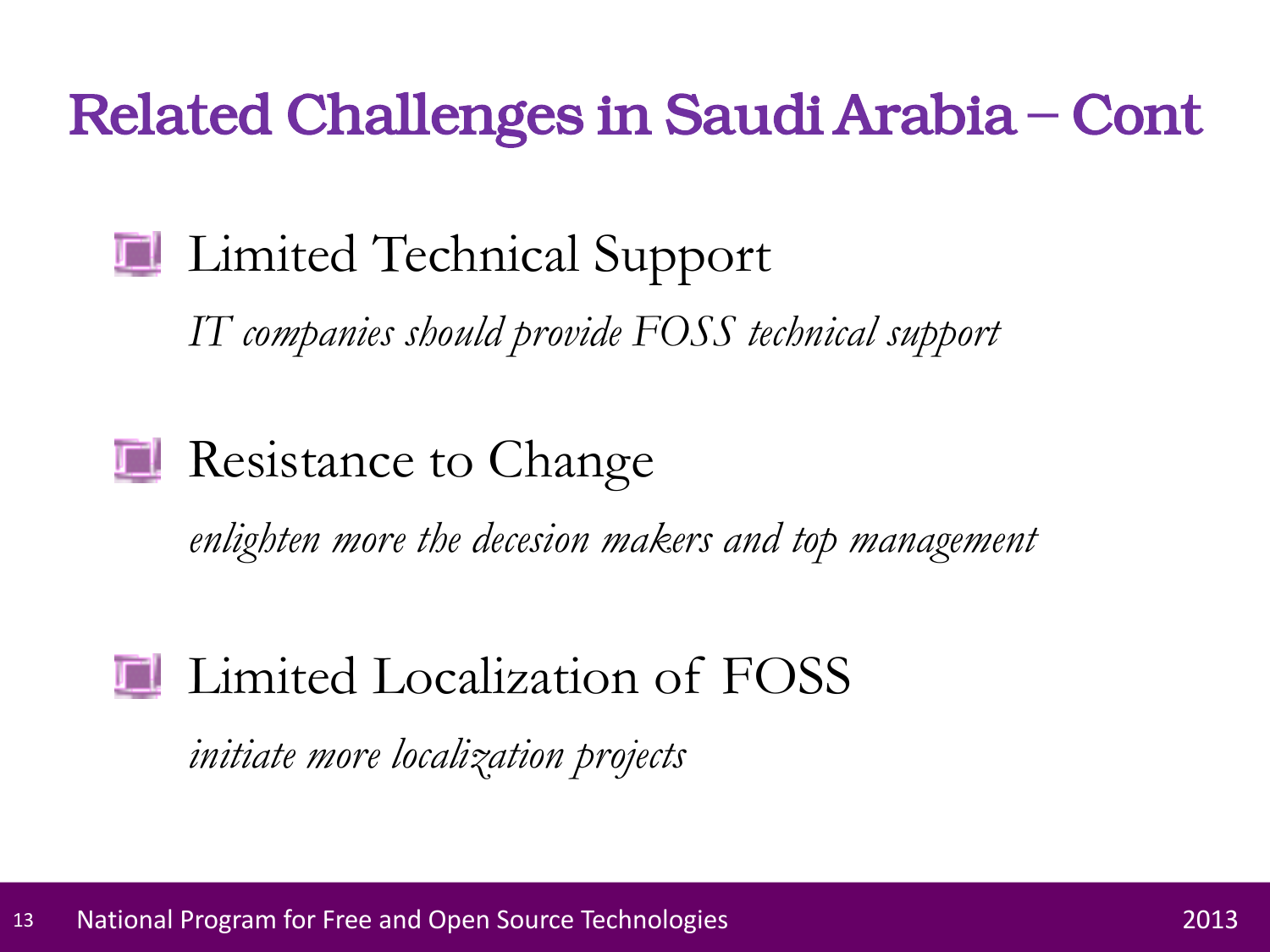## **Activities to enhance the FOSS Adoption in Saudi Arabic**

#### **Short Term**

#### More awareness events: Lectures, Workshops, Seminars, ... etc



**Motah Awareness Events**

14 National Program for Free and Open Source Technologies 2013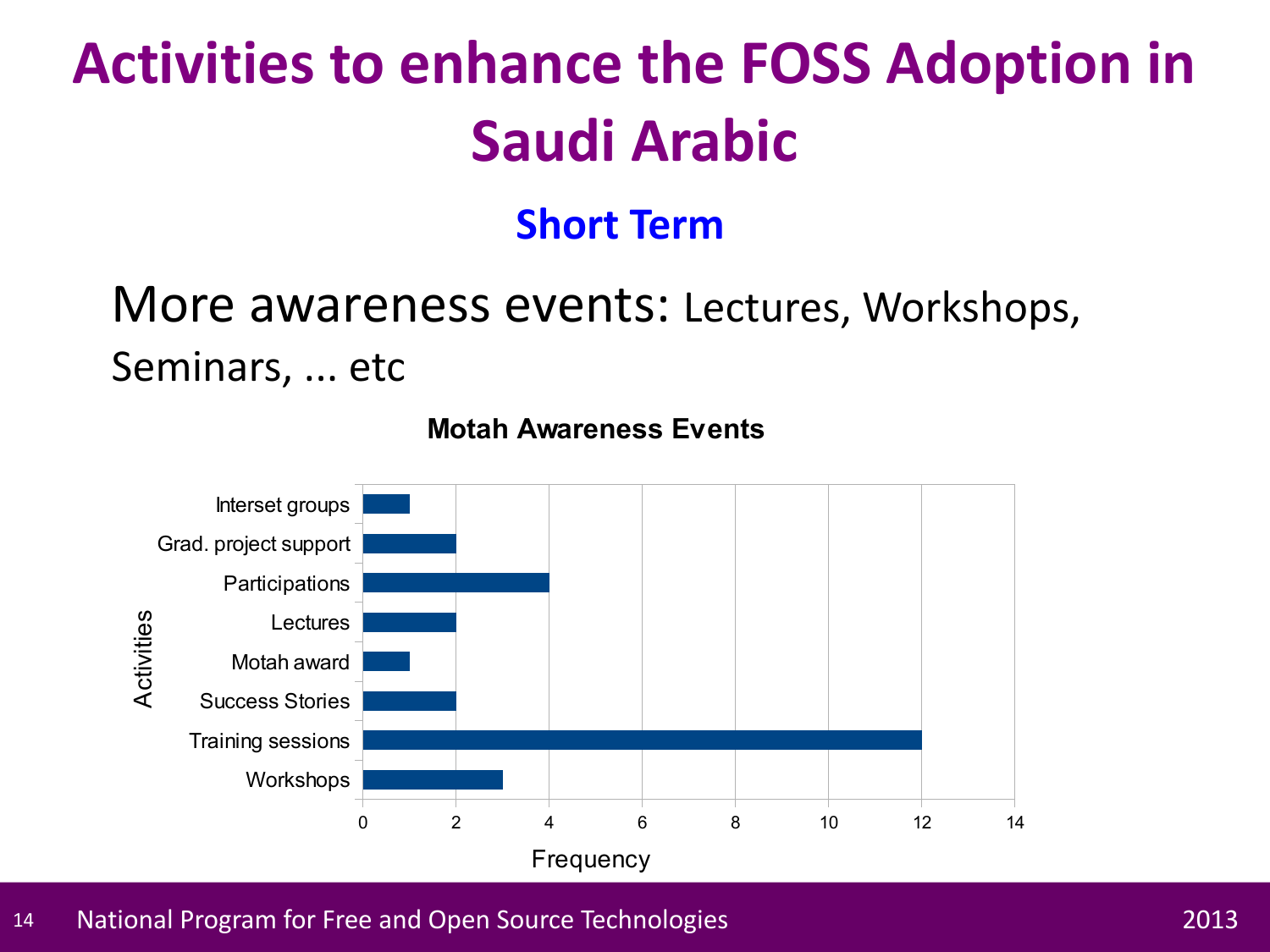## **Suggestions to enhance the FOSS Adoption in the Arabic Region – Cont. Long Term**

- **National FOSS Strategy**
- **Government to adopt FOSS solutions**
- T. Several pilot projects
- Development of interested FOSS software I.
- Joining the global community in enhance II. FOSS solutions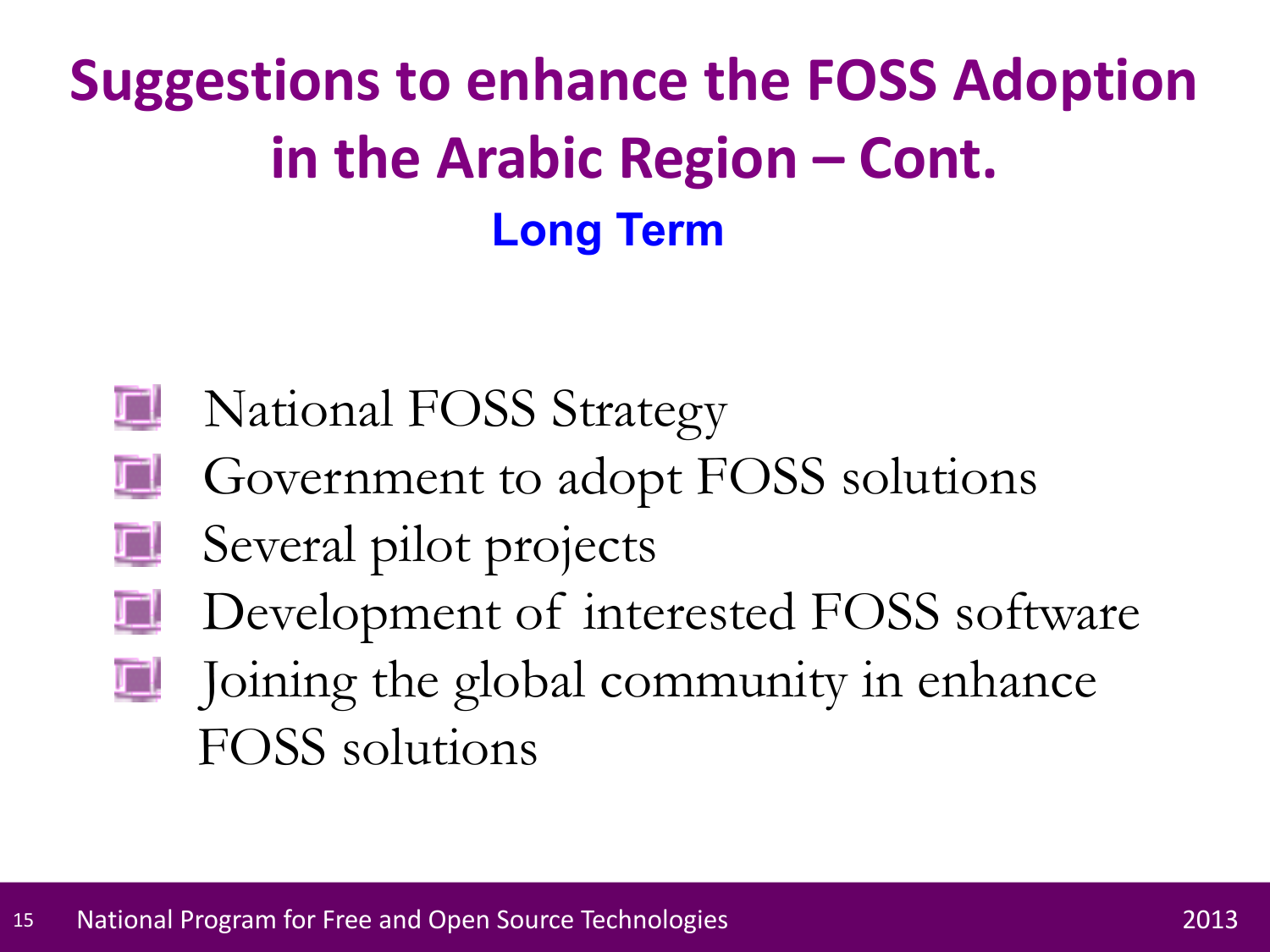### **Current Development Activities**

Working to develop the core of the FOSS ecosystem in Saudi Arabia which includes:

- **D** Operating System: based on Linux distribution
- **Localize Office suite: LibreOffice**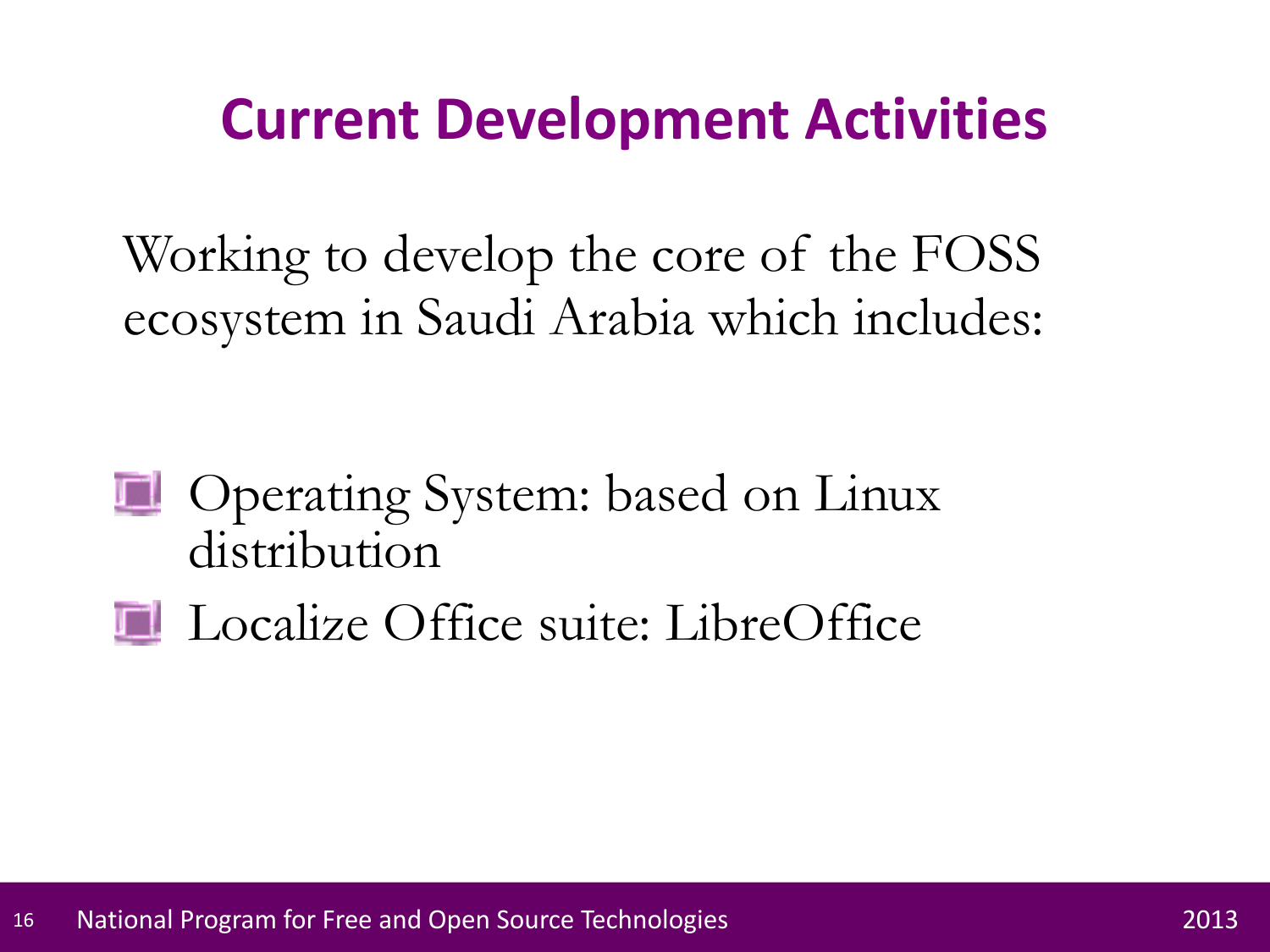

#### **Top lines changed by employer**

17 National Program for Free and Open Source Technologies 2013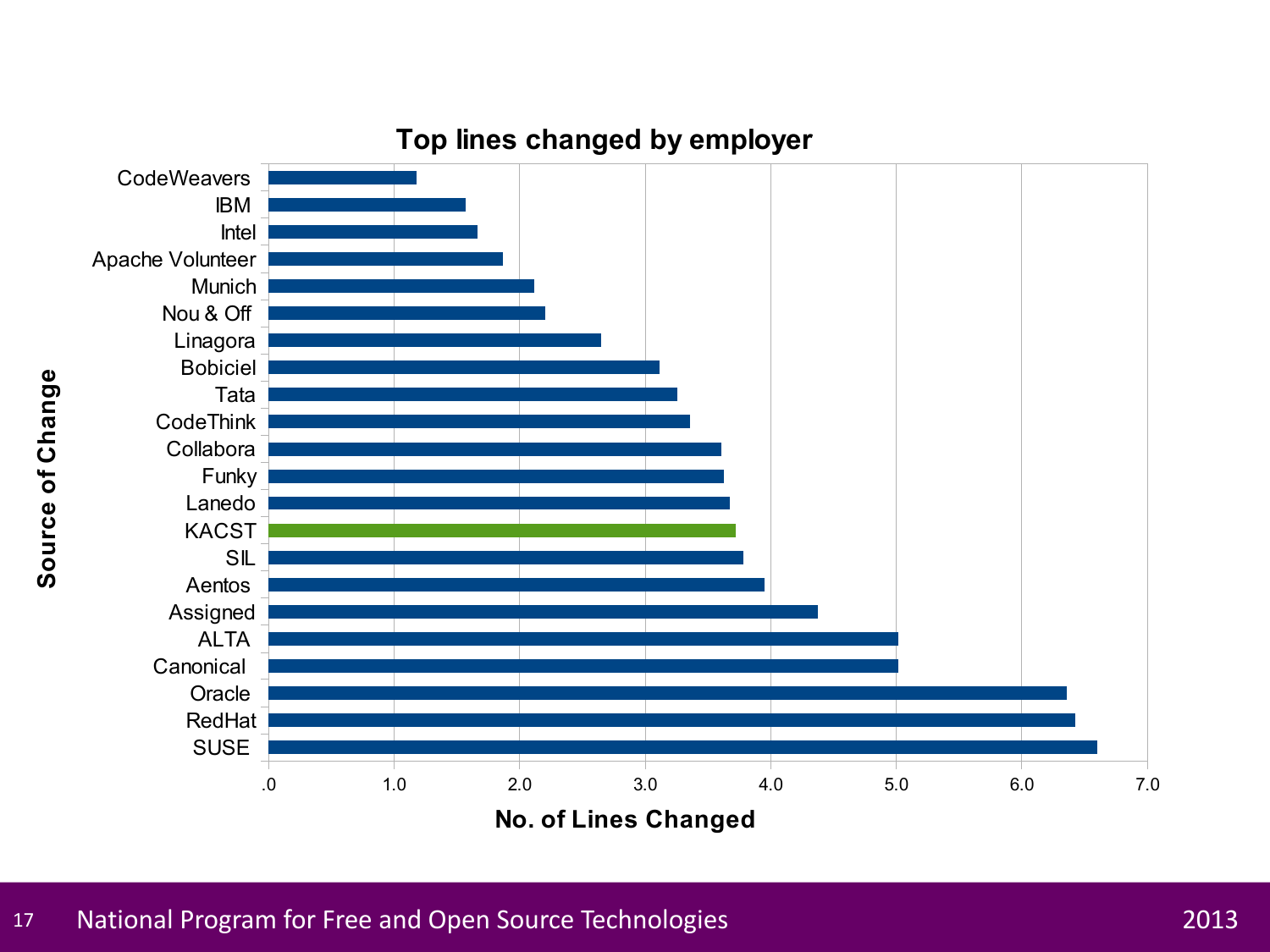#### **Contributors to LibreOffice**



#### 18 National Program for Free and Open Source Technologies 2013